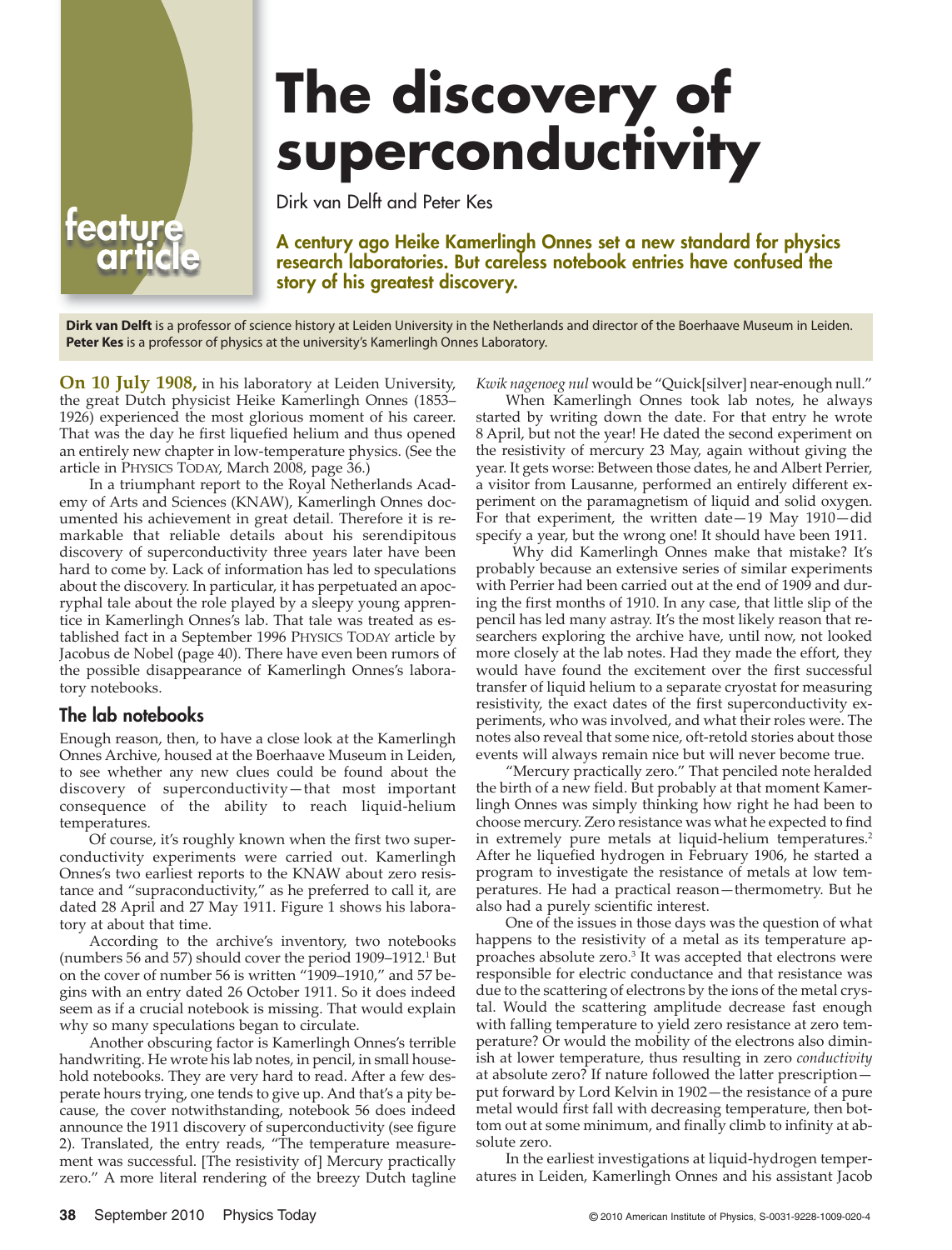

**Figure 1. Heike Kamerlingh Onnes** (right) and Gerrit Flim, his chief technician, at the helium liquefier in Kamerlingh Onnes's Leiden laboratory, circa 1911.

Clay studied resistance *R* versus temperature *T* in very thin gold and platinum wires.<sup>4</sup> Before July 1908 the lowest available temperature was 14 K, at which solid hydrogen sublimates under reduced pressure. That was low enough to observe that the almost linear decrease of *R* with *T* at higher temperatures starts to level off to an almost constant value. In one of his KNAW reports, Kamerlingh Onnes even mentioned a trace of a minimum in the *R*(*T*) plot, which indicates that he originally believed in Kelvin's model.

The almost linear *R*(*T*) behavior of platinum above 14 K made that metal suitable as a secondary thermometer. It was much more convenient than the helium gas thermometer Kamerlingh Onnes had been using. But a disadvantage was the platinum thermometer's rather large size: 10 cm long and about 1 cm wide.

The resistance of the metal wires depended on the chemical and physical purity of the materials. For instance, Kamerlingh Onnes showed that the resistance increase due to adding small admixtures of silver to the purest available gold was temperature independent and proportional to the concentration of added silver. So, improving purity would yield metal wires of very low resistance that could serve as secondary thermometers at temperatures far below 14 K.

Those very low temperatures came within reach after the successful liquefaction of helium in July 1908. The next important requirement was transferring helium from the liquefier, which lacked adequate space for experiments, to a separate cryostat. In those days, accomplishing that transfer was a real challenge. Thanks to the notebooks, we can follow quite closely the strategy followed by Kamerlingh Onnes; his technical manager of the cryogenic laboratory, Gerrit Flim; and his master glassblower, Oskar Kesselring.

# **Experimenting in liquid helium**

The first entry about the liquid-helium experiments in notebook 56 is dated 12 March 1910. It describes the first attempt to transfer helium to a cryostat with a double-walled container and a smaller container connected to an impressive battery of vacuum pumps. "The plan is to transfer, then decrease pressure, then condense in inner glass, then pump with Burckhardt [pump down to a pressure of] 1/4 mm [Hg], then with Siemens pump [to] 0.1 mm."

Because there was nothing but glass inside the cryostat, the experiment worked well and a new low-temperature record was registered: roughly 1.1 K. The goal of the next experiment, four months later, was to continue measuring *R*(*T*) for the platinum resistor that had previously been calibrated down to 14 K. But the experiment failed because the extra heat capacity of the resistor caused violent boiling and fast evaporation of the freshly transferred liquid helium. So it was decided to drastically change the transfer system. And that would take another nine months.

Meanwhile, interest in the low-temperature behavior of solids was growing rapidly. Specific-heat experiments carried out in Berlin and Leiden exhibited unexpected decreases with descending temperatures. For the first time, quantum phenomena were showing up at low temperature. Kamerlingh Onnes, playing with theoretical models himself, didn't want to wait until the new liquid-transfer system was ready. He decided to expand the original liquefier so that it could house a platinum resistor. Thus, on 2 December 1910, he made the first measurement of *R*(*T*) for a metal at liquid helium temperatures.<sup>5</sup> Cornelis Dorsman assisted with the temperature measurements and student Gilles Holst operated the Wheatstone bridge with the galvanometer. That ultrasensitive setup for measuring the current was placed in a separate room, far from the thumping pumps.

The experiment's outcome was striking. The resistance of a platinum wire became constant below 4.25 K. There was no longer any doubt that Kelvin's theory was wrong. The resistivity had fallen to a residual value that presumably depended on the purity of the sample. Kamerlingh Onnes concluded that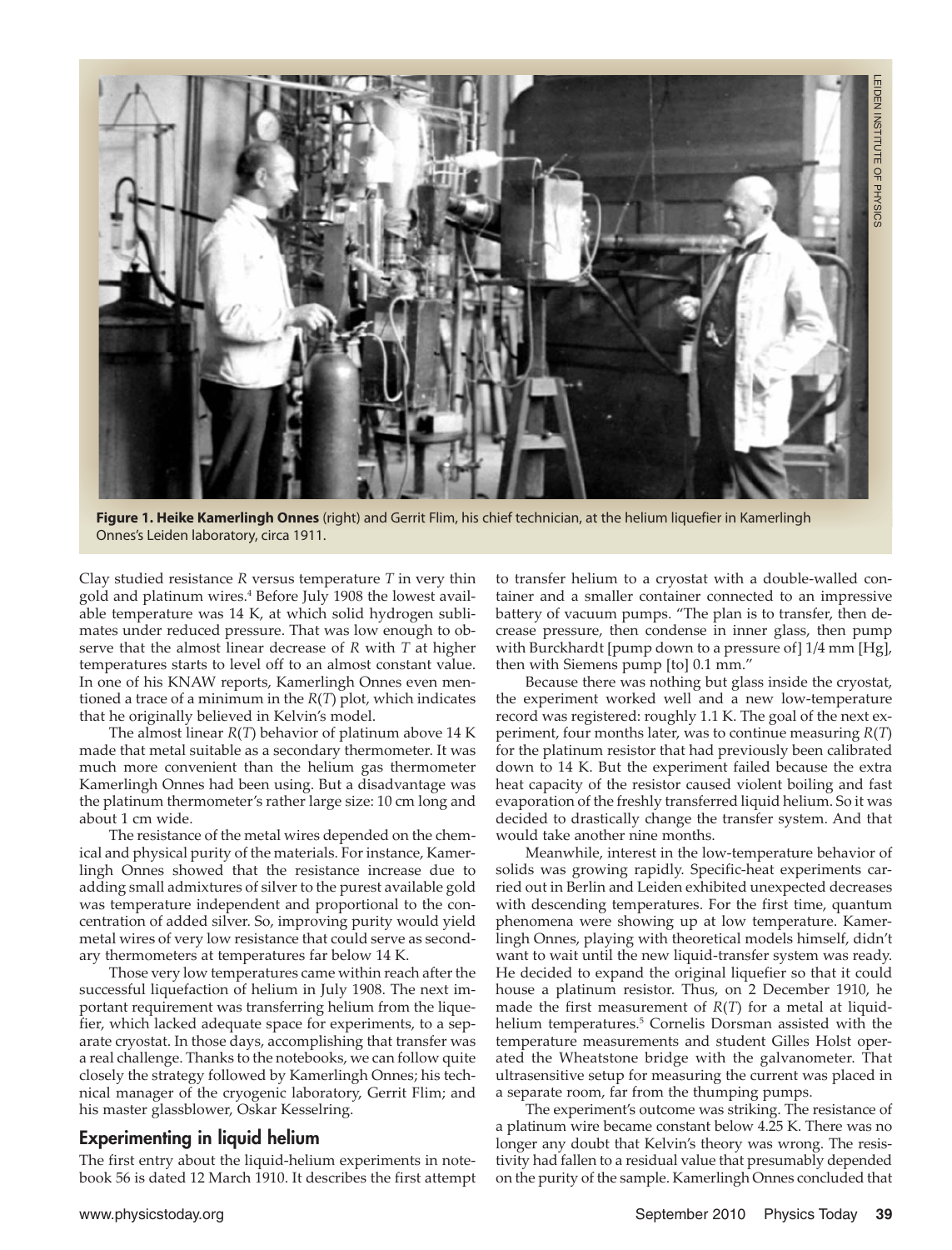Darmon huff ork quantilier of fait, 200 plan money of the territor. De traps a helincener is montgotten 200 c 12 40' quall not letter virdament burtheymou Dist Luchany 12 47 pompy mist, minen this 3"50 numily which mast genthund non Bu on a burning page . Pomper mill Conclum the year improvements helen packer 12' and way arting geing - three hand without to Korle 1 lifog mayork mann. ejuis of hander ander ant on Knowitz julets is 380 questioned entry my Waanhout on can scholing 1 4 quale And too of 14, 2 as que her stort to oblig minding and 2 commonly any suntires, getable, non a myen Quemitated alwaysmage on Newhalte When & by Money, die was school ag nul, Nelestrich Constant granten, gehad - trudystome stow. 4 "Kafyum Wep porgniven. I metu horitim Timpuckung emity "15' green onoright to tenter 12 47 bityphol. H. mot m & M Unhalf sut gong. Hours holennested: Leenezer is by Mm 240 menggant, b) soulet in danget or nicty multively Arend and murketen. nukelen.<br>Duora ny stillten erelliga milit helemony at b. 1th m to Zilmount miting good menster hished, not early Weter than to gam. Singut King on Aprover. gen muller vantil Mil Co. pt

**Figure 2. A terse entry** for 8 April 1911 in Heike Kamerlingh Onnes's notebook 56 records the first observation of superconductivity. The highlighted Dutch sentence *Kwik nagenoeg nul* means "Mercury['s resistance] practically zero [at 3 K]." The very next sentence, *Herhaald met goud,* means "repeated with gold." (Courtesy of the Boerhaave Museum.)

the resistance of sufficiently pure samples of platinum or gold should become zero at liquid-helium temperatures.

Why was he so eager to continue those investigations with mercury in particular? It must have been the large slope of the *R*(*T*) curve for mercury at 14 K and the fact that, at that temperature, the slope showed no sign of leveling off. Furthermore, the Leiden lab had a lot of experience with the purification of mercury by distillation, and the material would not be contaminated by the necessity of drawing a thin wire. (The liquid mercury in a capillary simply freezes at 234 K  $[-39 °C]$ .)

At the beginning of April 1911, the new cryostat was ready for its first cooldown. It was a masterpiece of technical design, demonstrating amazing levels of glassblowing skill and fine mechanical construction<sup>6</sup> (see figure 3). The transfer tube had been replaced by a double-walled, vacuumpumped glass siphon, externally cooled by a counterflow of liquid air forced through a copper capillary coil wound around it. The liquefier and the cryostat could be separated from each other simply by closing a valve. Another important innovation, necessary for establishing a well-defined temperature at the site of the measurement, was a stirrer connected to a magnet at the top of the cryostat that could be moved up and down by a motor. The action of valve and stirrer could be directly followed through uncoated strips in the silvered vacuum glass.

**Figure 3. Bottom of the cryostat** in which Heike Kamerlingh Onnes and coworkers carried out the 8 April 1911 experiment that first revealed superconductivity. The original drawing is from reference 6, but colors have been added to indicate various cryogenic fluids within the intricate dewar: alcohol (purple), liquid air (blue), liquid and gaseous hydrogen (dark and light green), and liquid and gaseous helium (dark and light red). Handwritten by Gerrit Flim are labels for the mercury and gold resistors ( $\Omega$  Hg and  $\Omega$  Au), the gas thermometer (Th $_{\text{3}}$ ), components at the end (%a) of the transfer tube from the helium liquefier, and parts of the liquidhelium stirrer (Sb), which is also shown enlarged in several cross sections at right.

The main purpose of the 8 April 1911 experiment was to test the transfer of liquid helium to the experimental cryostat. But according to notebook 56, the helium gas thermometer and the gold and mercury resistors needed to perform the mercury-resistance measurements were already installed in

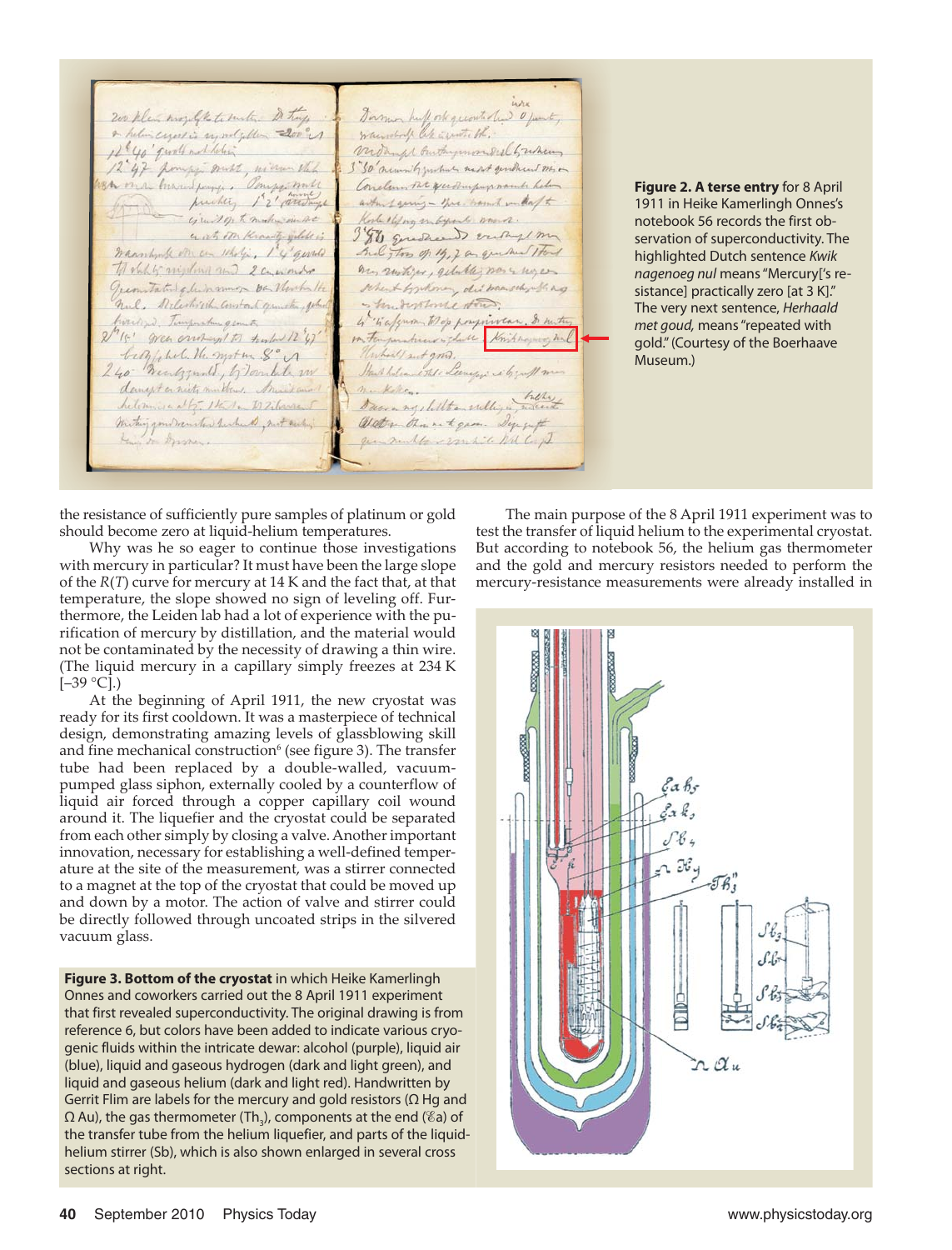

**Figure 4. Historic plot** of resistance (ohms) versus temperature (kelvin) for mercury from the 26 October 1911 experiment shows the superconducting transition at 4.20 K. Within 0.01 K, the resistance jumps from unmeasurably small (less than 10<sup>-6</sup> Ω) to 0.1  $\Omega$ . (From ref. 9.)

the cryostat—just in case the helium transfer worked.

The mercury resistor was constructed by connecting seven U-shaped glass capillaries in series, each containing a small mercury reservoir to prevent the wire from breaking during cooldown. The electrical connections were made by four platinum feedthroughs with thin copper wires leading to the measuring equipment outside the cryostat. Kamerlingh Onnes followed young Holst's suggestion to solidify the mercury in the capillaries by cooling them with liquid nitrogen.

#### **The first mercury experiment**

To learn what happened on 8 April 1911, we just have to follow the notes in notebook 56. The experiment was started at 7am, and Kamerlingh Onnes arrived when helium circulation began at 11:20am. The resistance of the mercury fell with the falling temperature. After a half hour, the gold resistor was at 140 K, and soon after noon the gas thermometer denoted 5 K. The valve worked "very sensitively." Half an hour later, enough liquid helium had been transferred to test the functioning of the stirrer and to measure the very small evaporation heat of helium.

The team established that the liquid helium did not conduct electricity, and they measured its dielectric constant. Holst made precise measurements of the resistances of mercury and gold at 4.3 K. Then the team started to reduce the vapor pressure of the helium, and it began to evaporate rapidly. They measured its specific heat and stopped at a vapor pressure of 197 mmHg (0.26 atmospheres), corresponding to about 3 K.

Exactly at 4pm, says the notebook, the resistances of the gold and mercury were determined again. The latter was, in the historic entry, "practically zero." The notebook further records that the helium level stood quite still.

The experiment continued into the late afternoon. At the end of the day, Kamerlingh Onnes finished with an intriguing notebook entry: "Dorsman [who had controlled and measured the temperatures] really had to hurry to make the observations." The temperature had been surprisingly hard to control. "Just before the lowest temperature [about 1.8 K] was reached, the boiling suddenly stopped and was replaced by evaporation in which the liquid visibly shrank. So, a remarkably strong evaporation at the surface." Without realizing it, the Leiden team had also observed the superfluid transition of liquid helium at 2.2 K. Two different quantum transitions had been seen for the first time, in one lab on one and the same day!

Three weeks later, Kamerlingh Onnes reported his results at the April meeting of the KNAW.<sup>7</sup> For the resistance of ultrapure mercury, he told the audience, his model had yielded three predictions: (1) at 4.3 K the resistance should be much smaller than at 14 K, but still measurable with his equipment; (2) it should not yet be independent of temperature; and (3) at very low temperatures it should become zero within the limits of experimental accuracy. Those predictions, Kamerlingh Onnes concluded, had been completely confirmed by the experiment.

For the next experiment, on 23 May, the voltage resolution of the measurement system had been improved to about 30 nV. The ratio *R*(*T*)/*R*<sub>0</sub> at 3 K turned out to be less than 10<sup>-7</sup>. (The normalizing parameter  $R_0$  was the calculated resistance of crystalline mercury extrapolated to 0 °C.) And that astonishingly small upper sensitivity limit held when *T* was lowered to 1.5 K. The team, having explored temperatures from 4.3 K down to 3.0 K, then went back up to higher temperatures. The notebook entry in midafternoon reads: "At 4.00 [K] not yet anything to notice of rising resistance. At 4.05 [K] not yet either. At 4.12 [K] resistance begins to appear."

That entry contradicts the oft-told anecdote about the key role of a "blue boy"—an apprentice from the instrumentmaker's school Kamerlingh Onnes had founded. (The appellation refers to the blue uniforms the boys wore.) As the story goes, the blue boy's sleepy inattention that afternoon had let the helium boil, thus raising the mercury above its 4.2-K transition temperature and signaling the new state—by its reversion to normal conductivity—with a dramatic swing of the galvanometer.

The experiment was done with increasing rather than decreasing temperatures because that way the temperature changed slowly and the measurements could be done under more controlled conditions. Kamerlingh Onnes reported to the KNAW that slightly above 4.2 K the resistance was still found to be only  $10^{-5}R_0$ , but within the next 0.1 K it increased by a factor of almost 400.

### **Something new, puzzling, and useful**

So abrupt an increase was very much faster than Kamerlingh Onnes's model could account for.8 He used the remainder of his report to explain how useful that abrupt vanishing of the electrical resistance could be. It is interesting that the day before Kamerlingh Onnes submitted that report, he wrote in his notebook that the team had checked whether "evacuating the apparatus influenced the connections of the wires by deforming the top [of the cryostat]. It is not the case." Thus they ruled out inadvertent short circuits as the cause of the vanishing resistance.

That entry reveals how puzzled he was with the experimental results. Notebook 57 starts on 26 October 1911, "In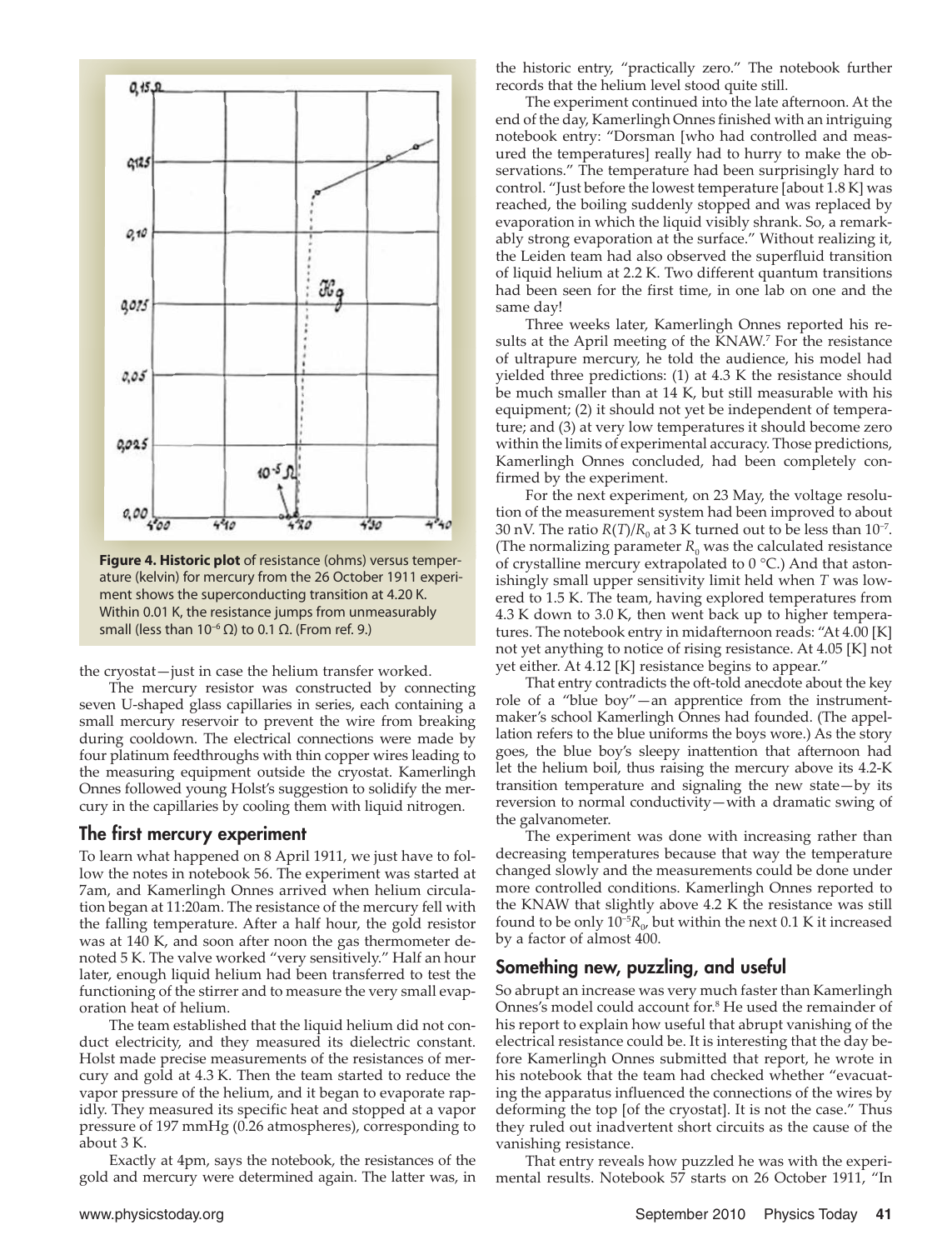

**Figure 5. Gerrit Flim's drawing** of the setup for a persistent-current experiment in May 1914. In this top view (*boven aanzicht*), one sees a compass needle pointing north between a superconducting lead coil (west) immersed in liquid helium in a double-walled dewar and a normally conducting copper coil (east) of equal size immersed in liquid air in a single-walled vessel. The copper coil, whose connection to a current source and galvanometer is not shown, calibrates and monitors the persistent current in the superconducting coil. When both currents are equal, the compass points due north. (Courtesy of the Boerhaave Museum.)

 helium apparatus, mercury resistor . . . with mercury contact leads." That is, the team had spent the whole summer replacing the platinum feedthroughs and copper leads by mercury wires in glass capillaries that went all the way through the cryostat's cap. And they studied how the new setup could be cooled down in a controlled fashion without breaking the mercury wires or the glass.

That was quite a challenge. In retrospect, the effort turned out to be a waste of time, but it was motivated by the important question of how small the resistance actually was. To improve voltage resolution, they sought to minimize the thermoelectric effect in the leads. The idea was to do that by using the same material for both sample and leads. It didn't work, because the transition from solid to liquid mercury actually turned out to be the source of a large thermoelectric voltage.

Still, the October experiment produced the historic plot, shown in figure 4, of the abrupt appearance of mercury's resistance at  $4.20$  K. The part of the plot above the transition temperature is of particular interest because it shows a gradual increase with temperature beyond the jump. To obtain those data, the Leiden team had to go beyond the normal boiling point of helium. They did that by closing the helium inlet valve so that the vapor pressure could rise and thus raise the boiling temperature.

From the sudden jump it was clear that a totally new and unexpected phenomenon had been discovered. Just one week later, Kamerlingh Onnes reported his discovery in Brussels to the elite of the physics world at the very first of the historic Solvay Conferences.<sup>9</sup>

Further on in notebook 57, we notice preparations in March 1912 for specific-heat experiments near the superconducting transition of mercury. Holst was put in charge. But there turned out to be experimental difficulties that couldn't satisfactorily be resolved. Eventually, Holst and Kamerlingh

Onnes published a paper together on the specific heat and thermal conduction of mercury, but the accuracy of the measurements at helium temperatures was not sufficient to reveal any features at the transition temperature.

A notebook entry dated 20 June 1912 is very interesting. "Discussed with Holst . . . alloying mercury with gold and Cd. Decided [to use] very small concentrations." A few days later, the experiment had already been carried out. But the results weren't published until the following March. In the notebook, Kamerlingh Onnes wrote early in 1913,

To my surprise, the resistance [of the mercury alloy] disappeared in the same way as with pure mercury; much of the time spent on the preparation of pure mercury . . . might therefore have been saved. . . . Even with the amalgam that's used for the backing of mirrors, the resistance was found 0 at helium temperatures. Later, Dec. 1912, it was found that it disappeared suddenly, as with the pure mercury, but at a higher temperature.

A few months earlier, the Leiden team had discovered that lead and tin were also superconductors, with transition temperatures near 6 K and  $4\text{ K}$ , respectively.<sup>10</sup> Those discoveries came as something of a relief. Now the team could do superconductivity experiments without worrying about laboratory problems peculiar to mercury: double distillation, broken threads, and very cumbersome cooldown procedures.

An experiment on 17 January 1914 revealed the destructive effect of magnetic fields on superconductivity. For lead, the critical field at 4.25 K was only 600 gauss.<sup>11</sup> That must have been a great disappointment for Kamerlingh Onnes. Before that sobering discovery, he had on several occasions dreamt aloud about coils made of superconducting material that could produce magnetic fields as high as a hundred thousand gauss (10 tesla). Nowadays the 8-tesla bending magnets of the Large Hadron Collider at CERN approach that dream, but they do so with a niobium–titanium alloy whose critical magnetic field far exceeds those of the superconductors known in Kamerlingh Onnes's time.

### **Persistent currents**

Kamerlingh Onnes next concentrated on the question of how small the "microresidual" resistance actually was in the superconducting state. He designed an experiment to measure the decay time of a magnetically induced current in a closed superconducting loop—a small multiloop coil of lead wire cooled to 1.8 K. To probe the decay of the current circulating in the closed loop after the induction magnet had been removed, he used a compass needle placed close to the cryostat and precisely to its east. To calibrate the supercurrent, he positioned an almost identical copper coil on the other side of the compass (see figure 5).

Kamerlingh Onnes reported his first results to the KNAW on 24 April 1914:

During an hour, the current [0.6 A] was observed not to decrease perceptibly. . . . A coil cooled in liquid helium and provided with current at Leiden might, if kept immersed in liquid helium, be conveyed to a considerable distance and there be used to demonstrate the permanent-magnetic action of a superconductor carrying a current. I would have liked to show the phenomenon at this meeting in the same way I brought liquid hydrogen here in 1906. But the equipment at my disposal does not yet allow the transportation of liquid helium.<sup>12</sup>